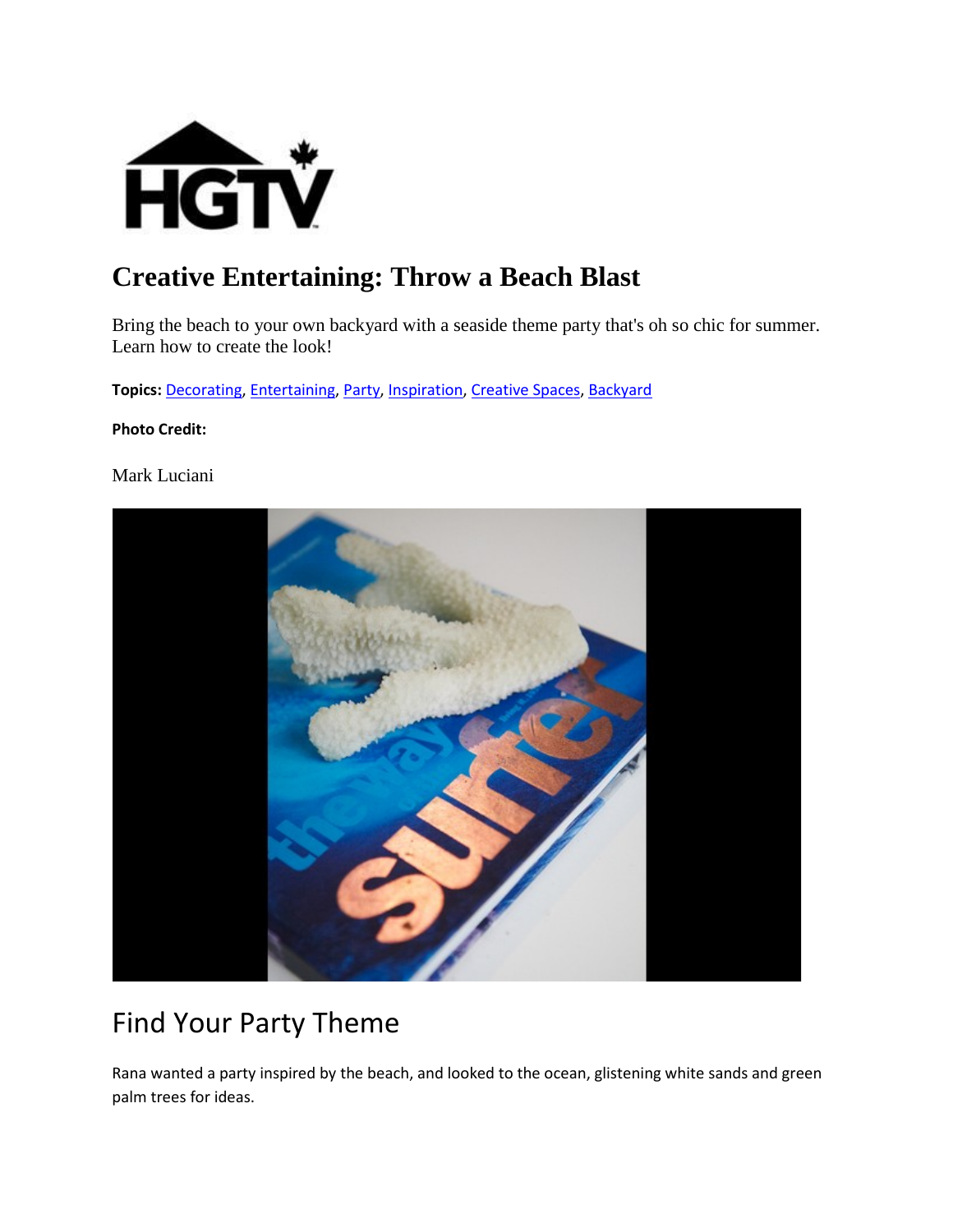

# Decorations that Won't Break the Budget

Think of items that tie in the theme and don't cost a lot. These seashells were great on tables, or collected in glass jars.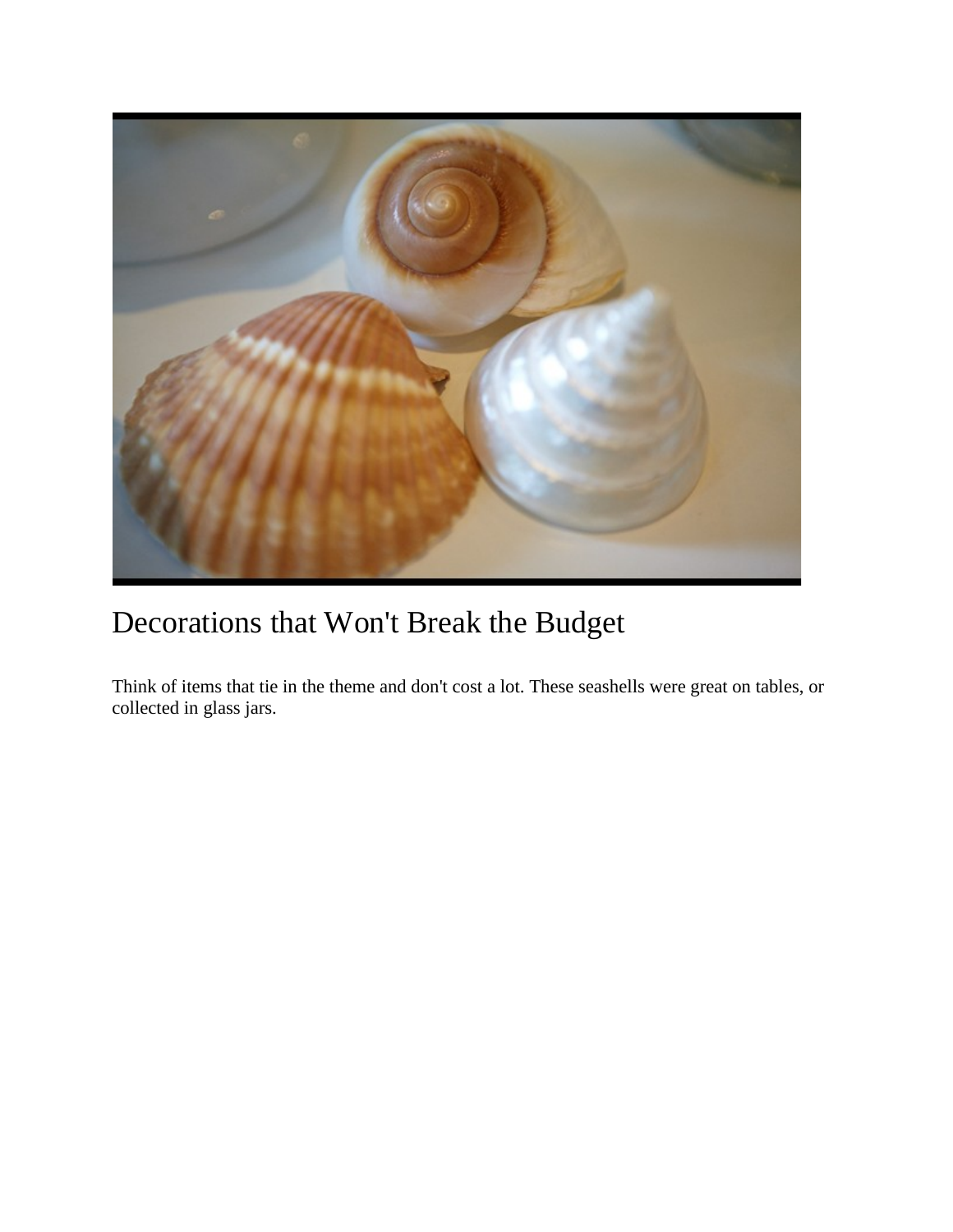

#### Creative Décor

With inspiration of a beach theme in hand, Rana sourced items that touched on her party colours and would add to the theme. She found these colourful beach balls on Amazon.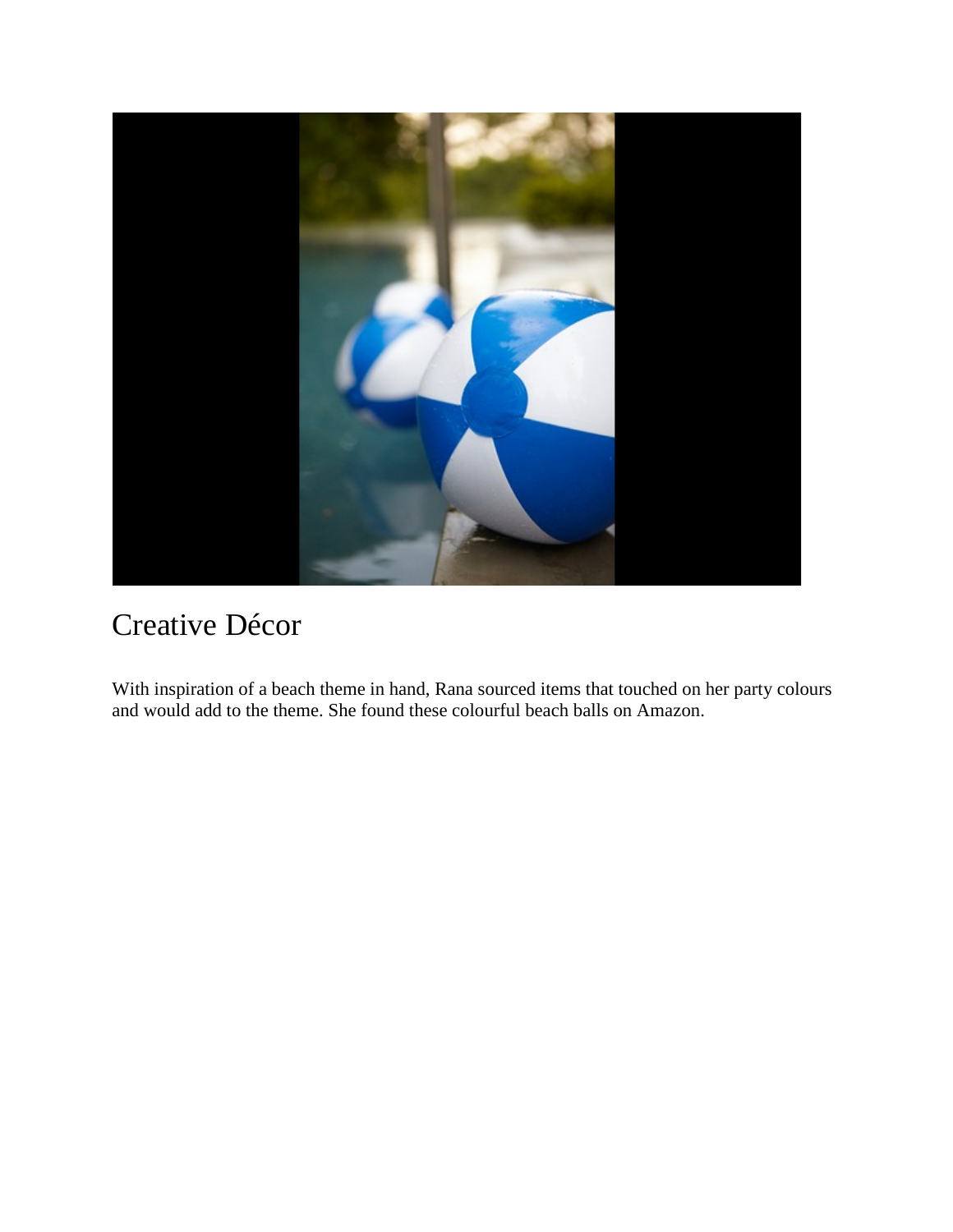

### Pay Attention to Decor Details

When creating a party theme, it's all in the details. Going the extra mile and finding pieces that'll conjure a feel and visual reference will really impress guests and solidify the theme.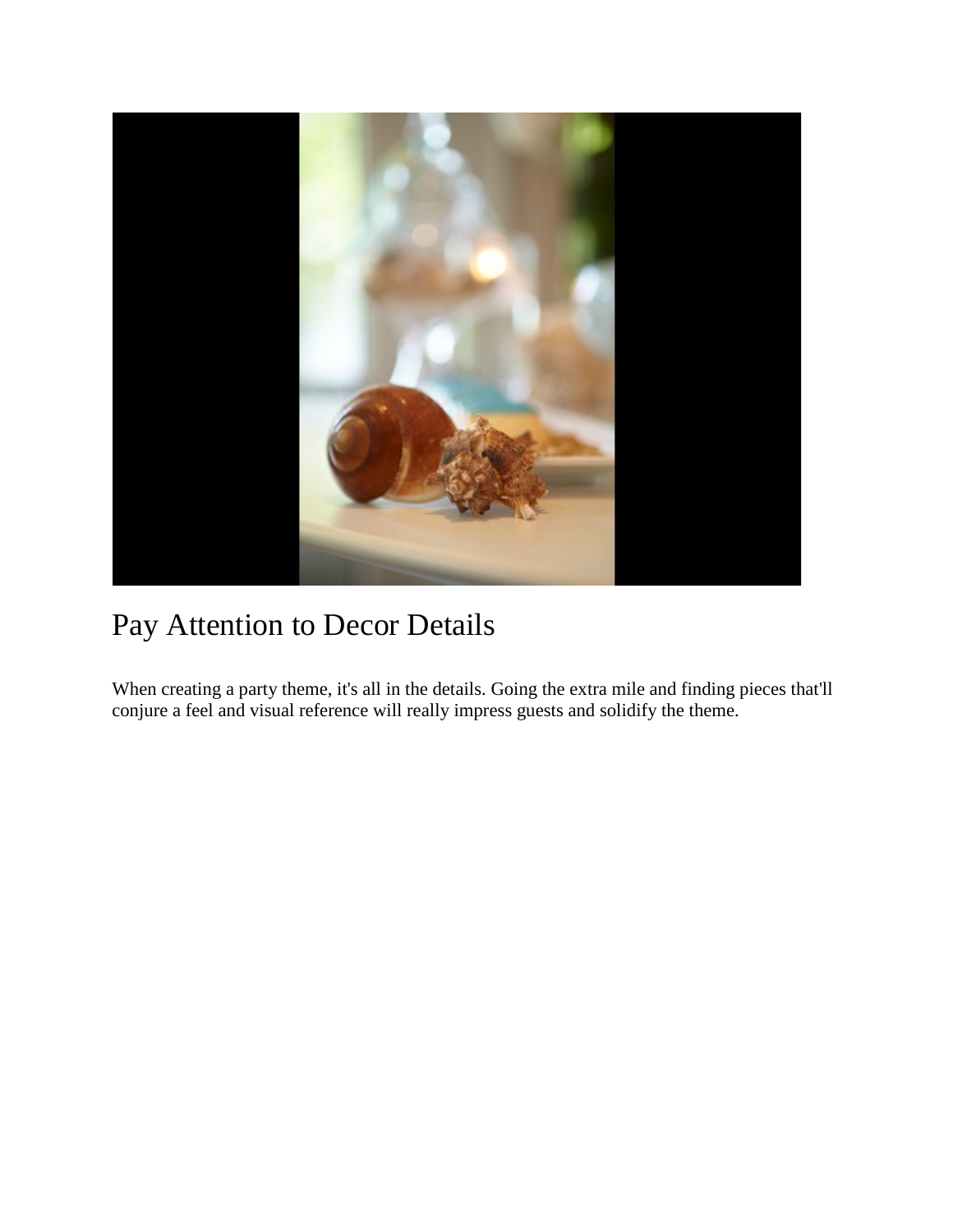

# Party Décor

Rana found these glass roped balls from Pottery Barn. They bring to mind a seaside town.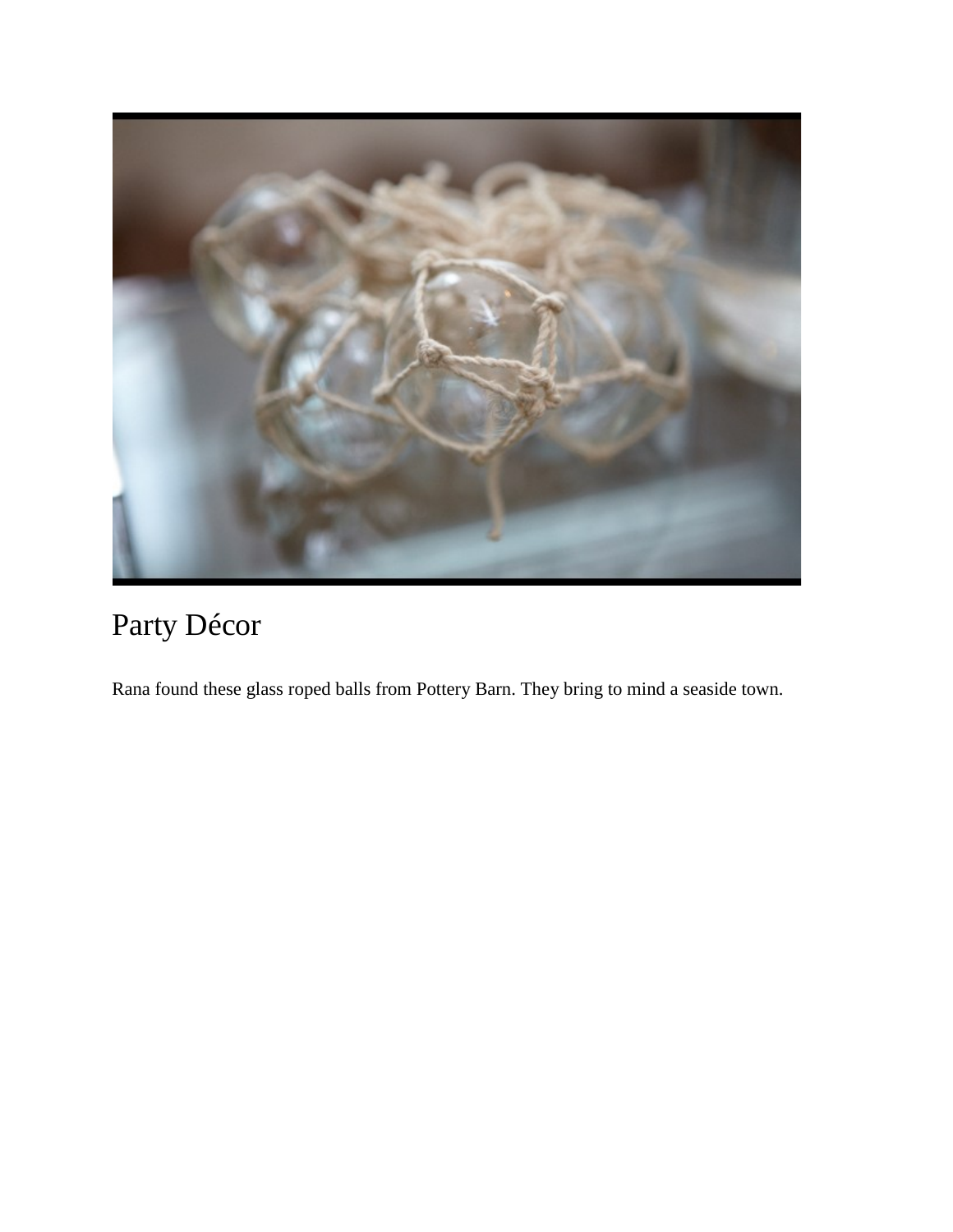

# Driftwood Beach Décor

Look for easy-to-find accents, like driftwood.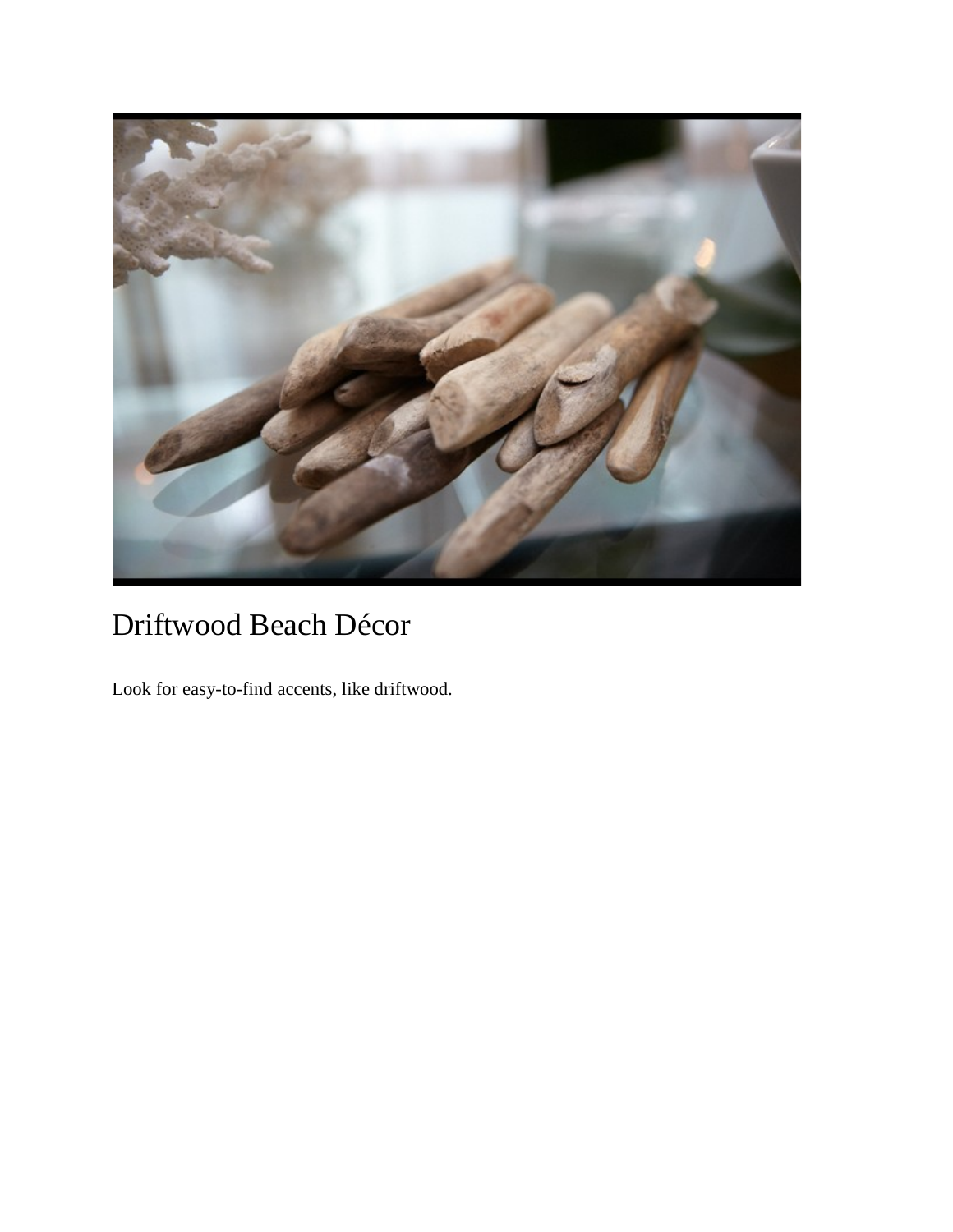

# Setting a Beach Themed Table

Rana found table linens that tied into the white and blue party colours, and added some sparkle with beaded napkin rings.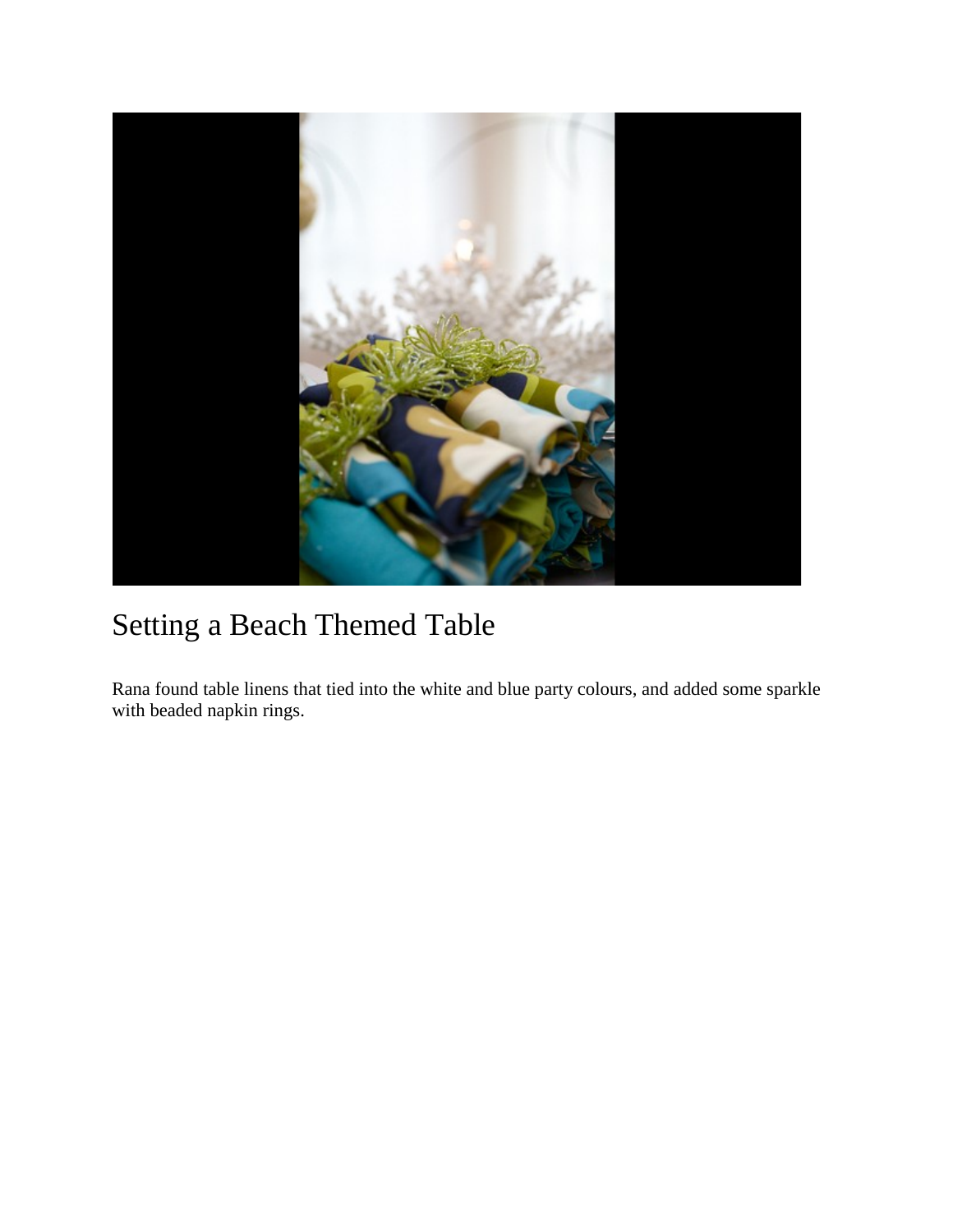

# Set the Mood

Rana nixed harsh lighting and used floating candles and white flowers to set the mood.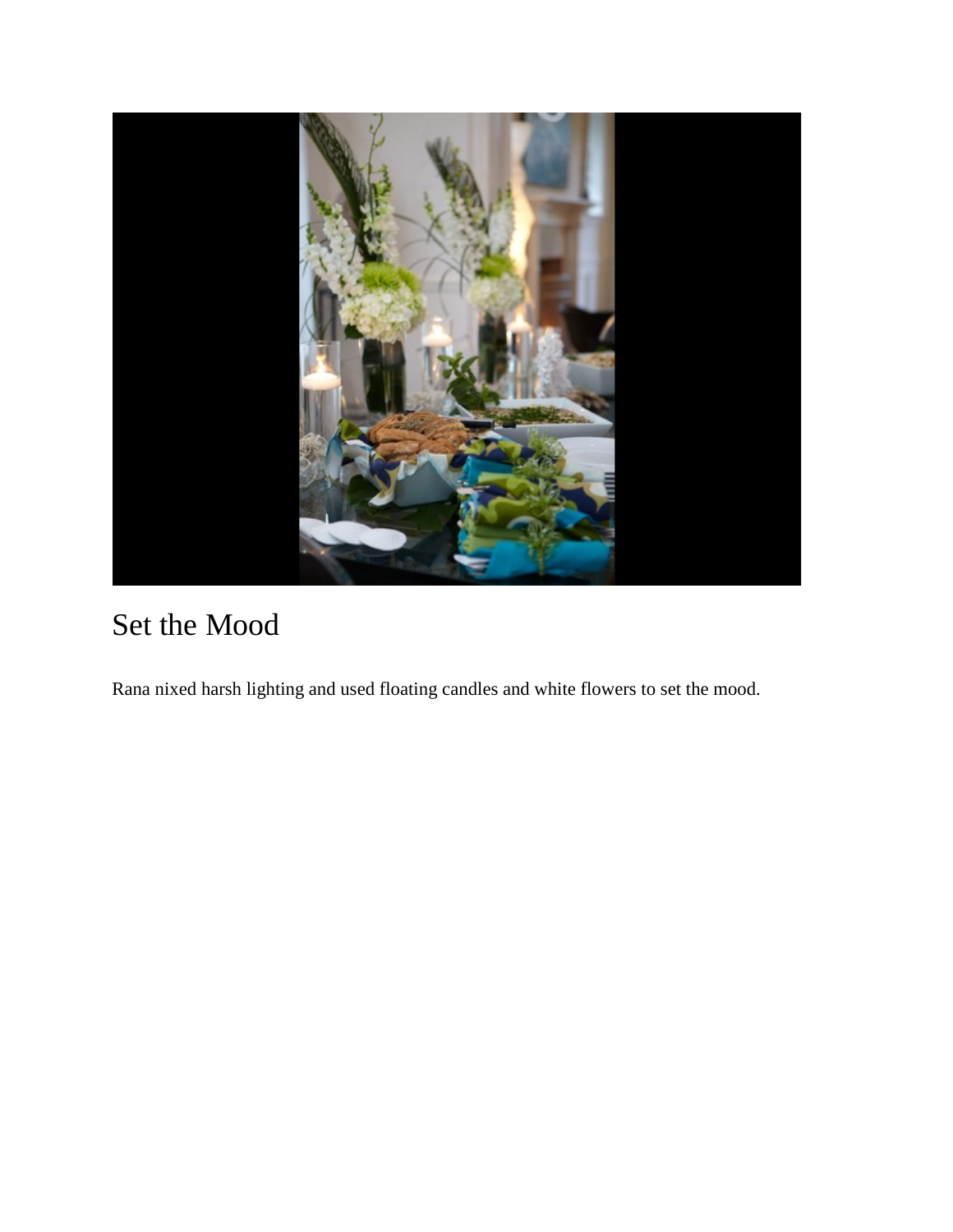

# Serving Wines at Parties

A colourful bucket filled with crushed ice is a great, decorative way to keep wine handy for guests.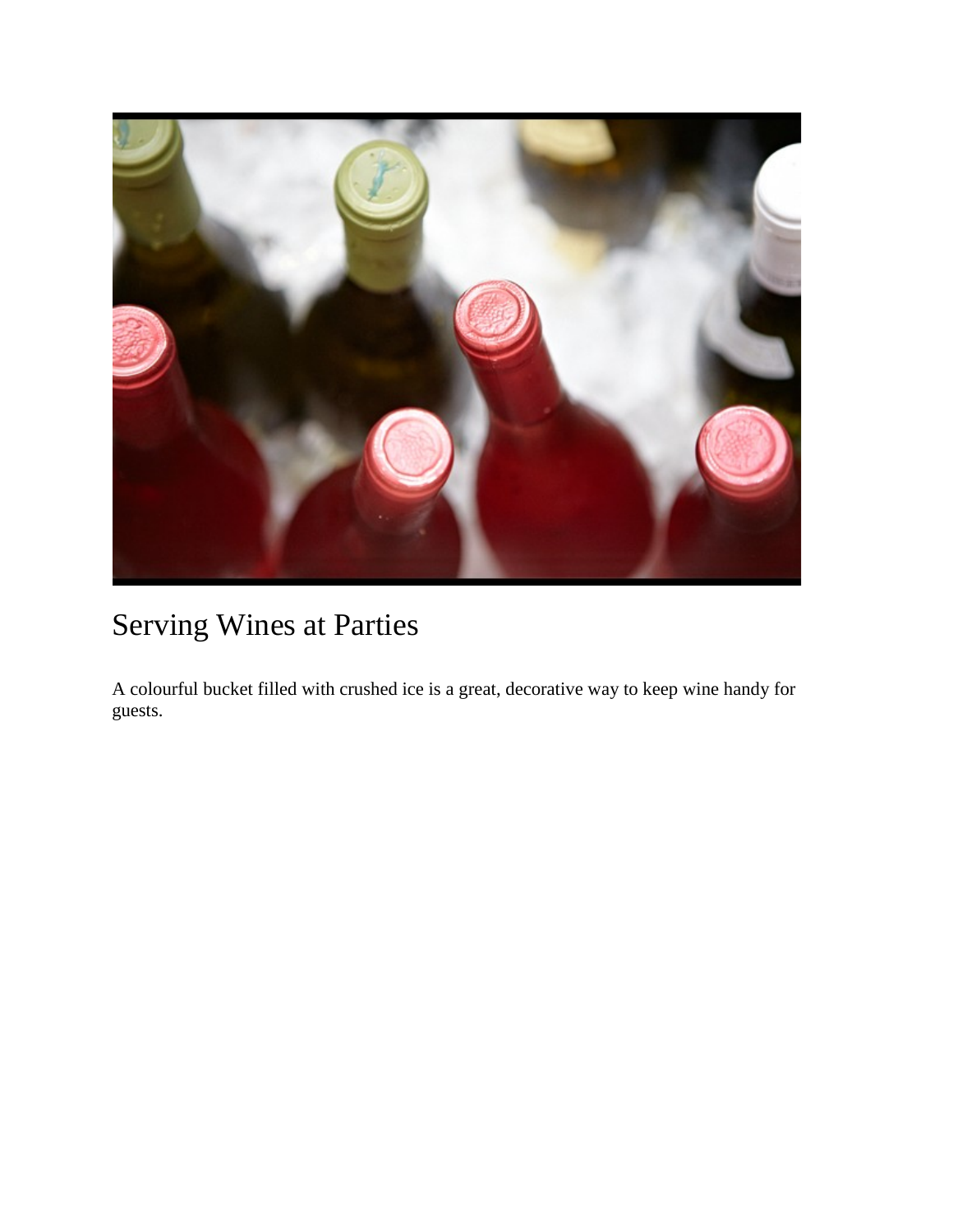

# Make it Special

Find chic trays and colourful tea towels to serve drinks on.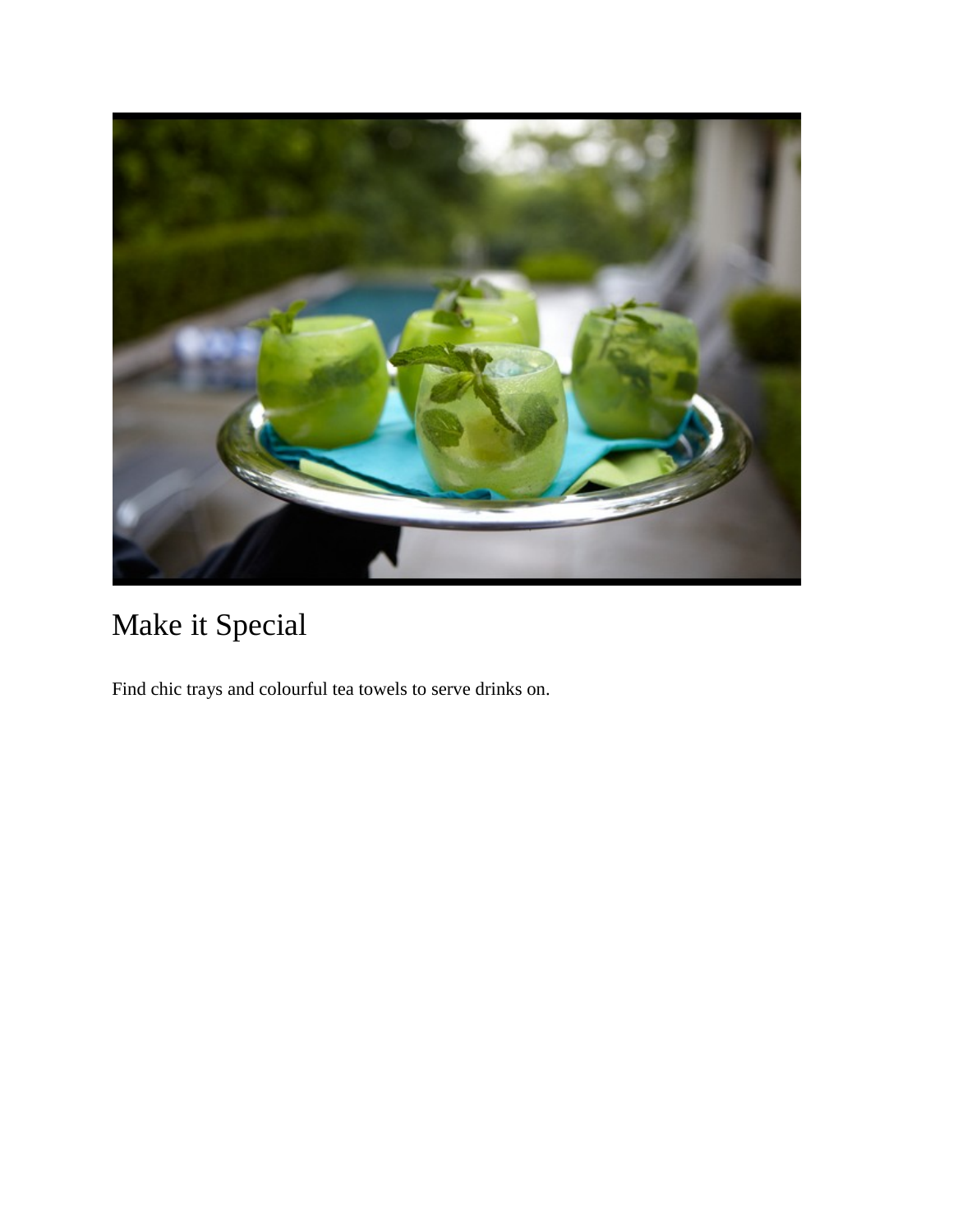

#### Serve Seasonal Drinks

Consider the season and theme of your party when creating the menu and drink list. Mojitos are a great, refreshing summer beverage.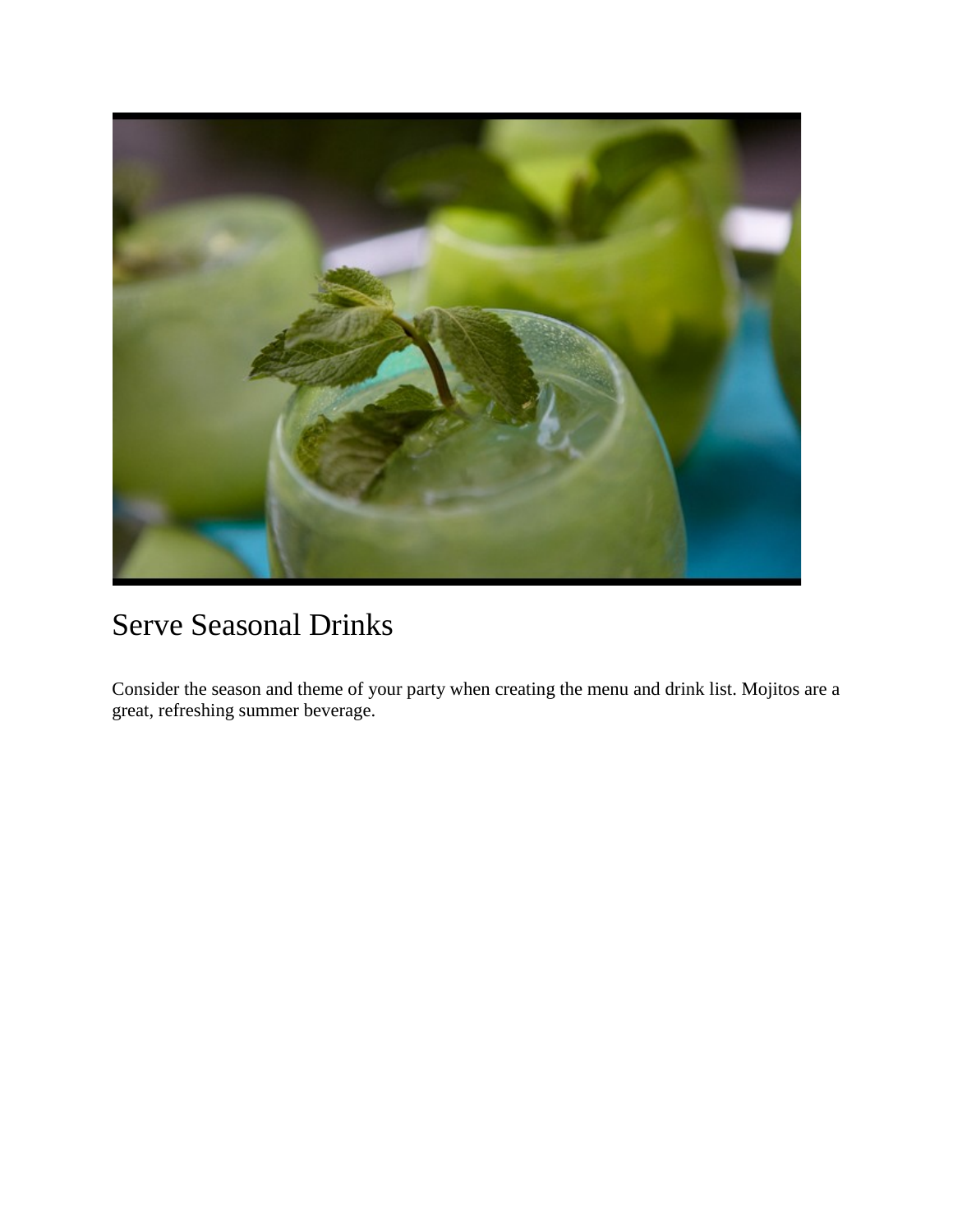

# Rana's Signature Drink

For a personalized touch, Rana created her own drink: champagne with St. Germain and a lemon twist. She named it the Beach Fizz.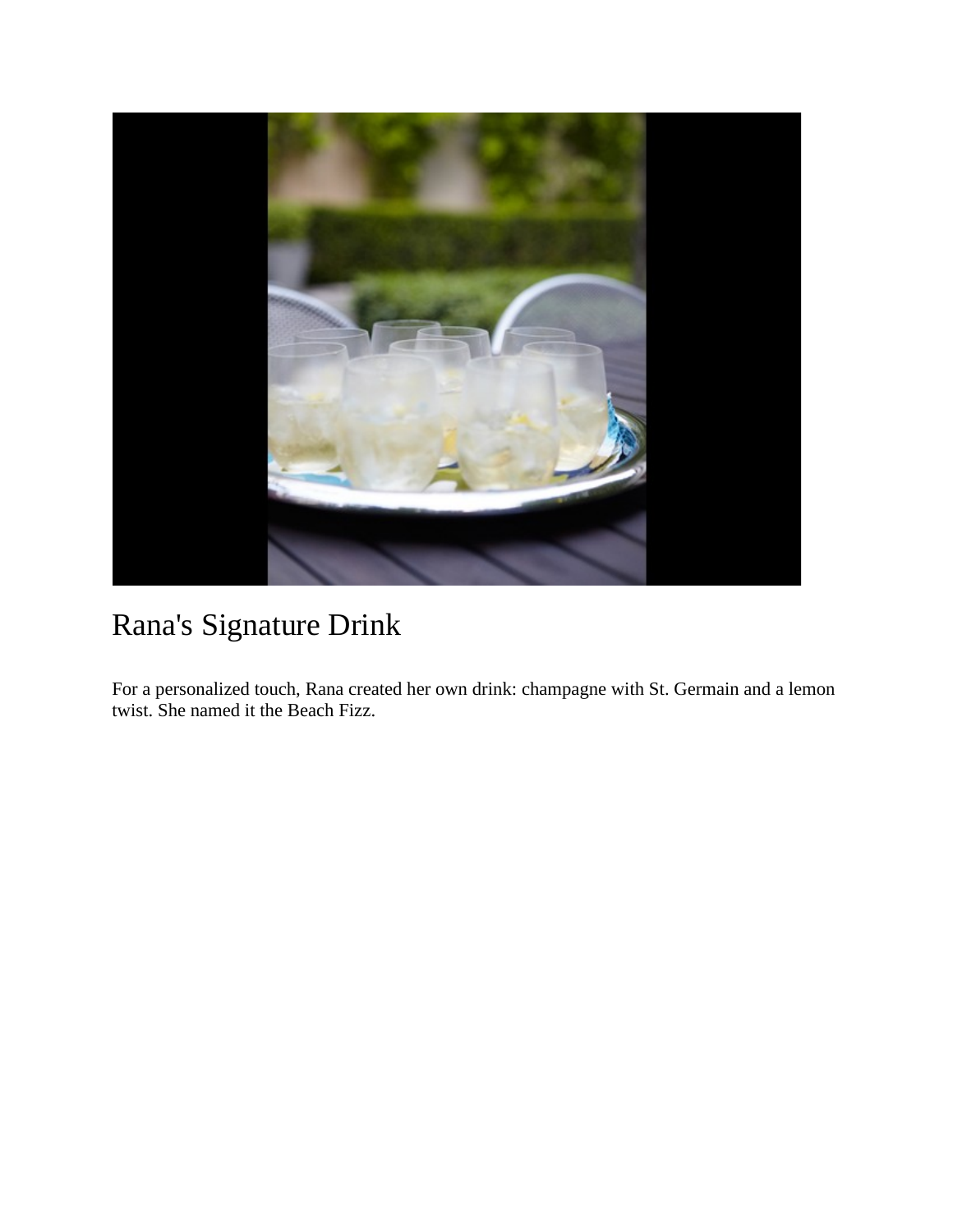

# Keep Your Party Casual

Avoid the stress of a sit down dinner by serving dinner at a buffet. This allows guests to move around freely and talk with everyone.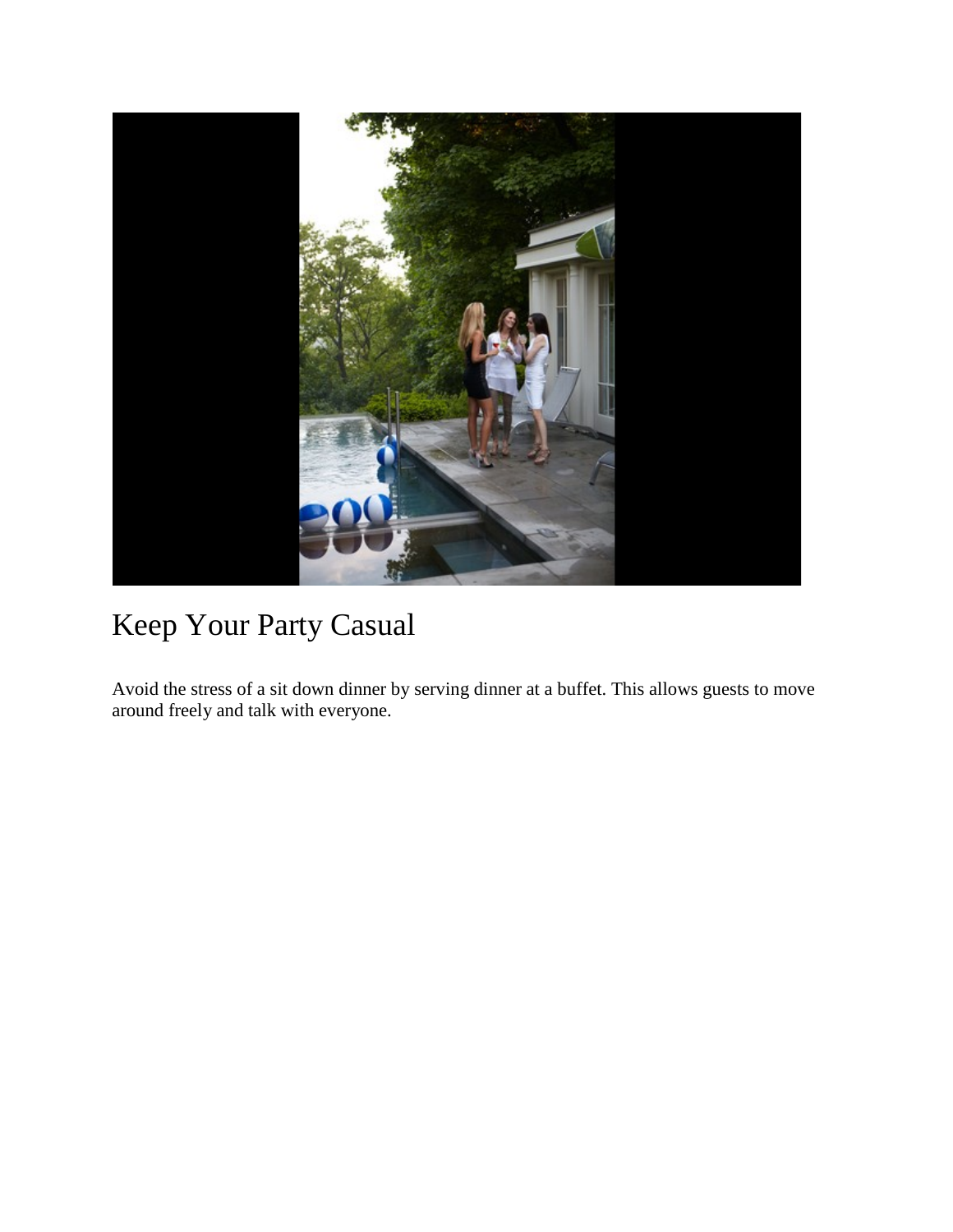

# Guest-Friendly Fare

Rana kept the menu simple and served food that wouldn't be too messy for guests to eat while socializing.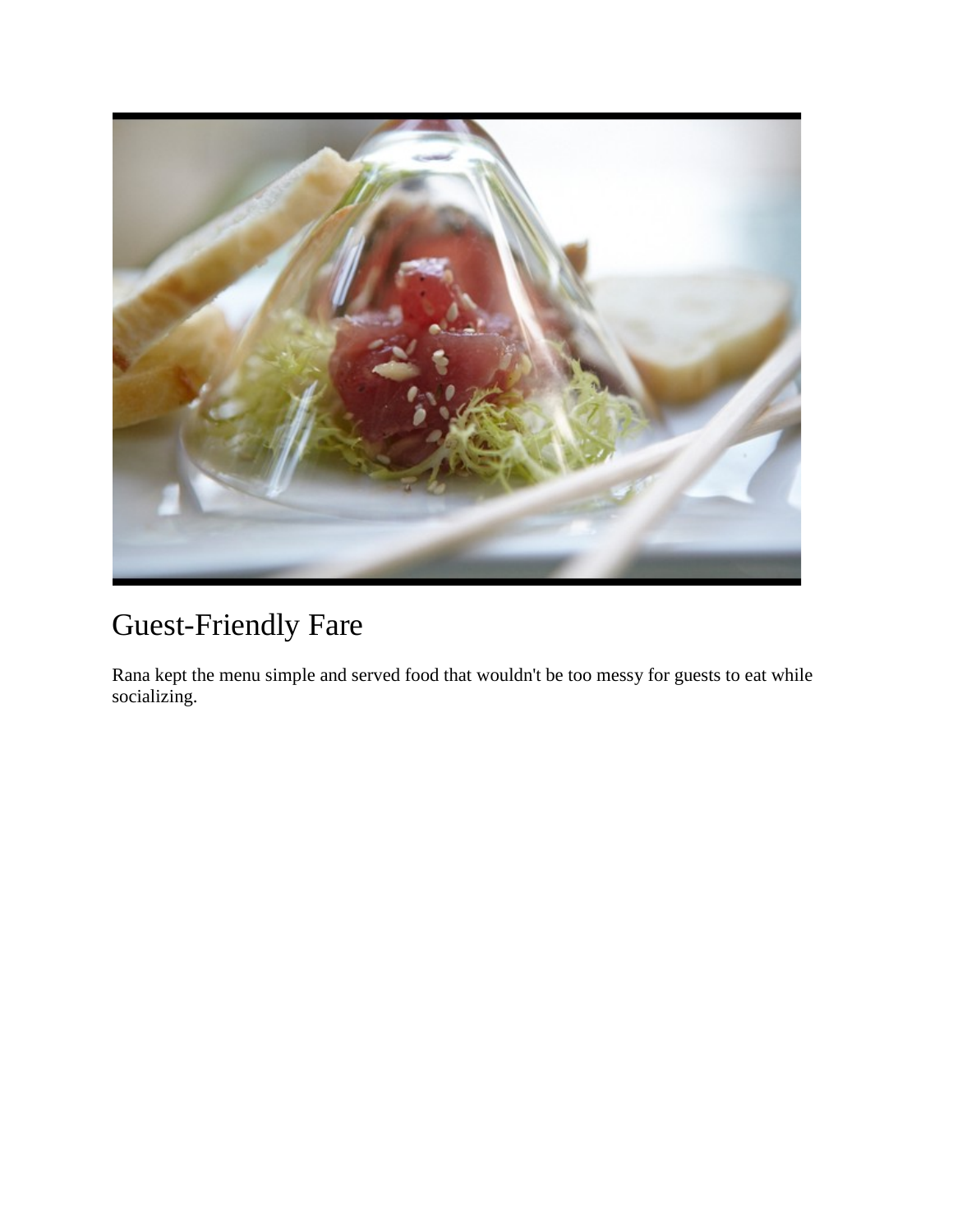

# Perfect Party Plating

Get creative with plating and serve simple appetizers in unique arrangements. Martini glasses are great because they're easy to hold and eat from.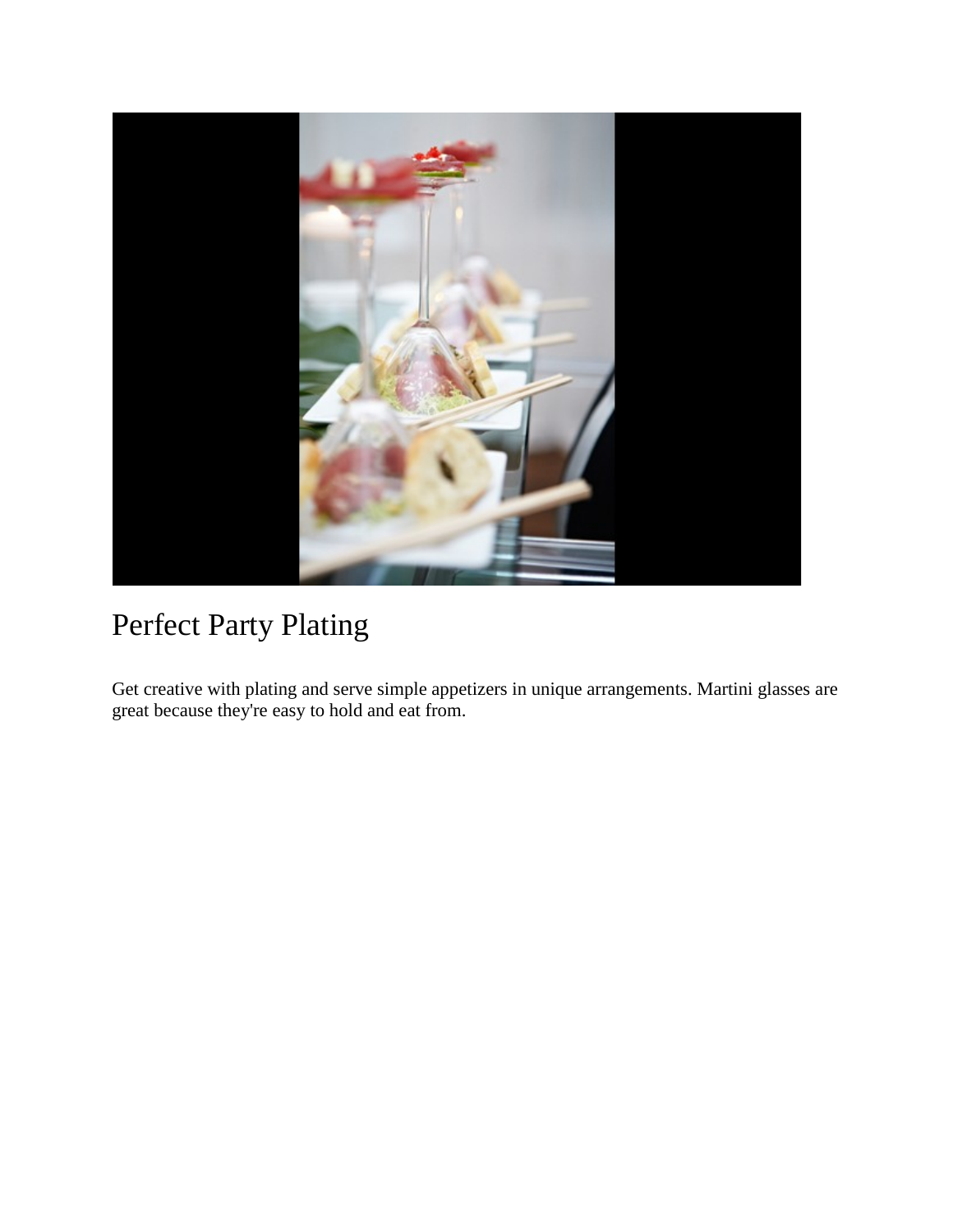

# Fire Up the Grill

Rana looked for foods that would be easy to grill and simple to serve.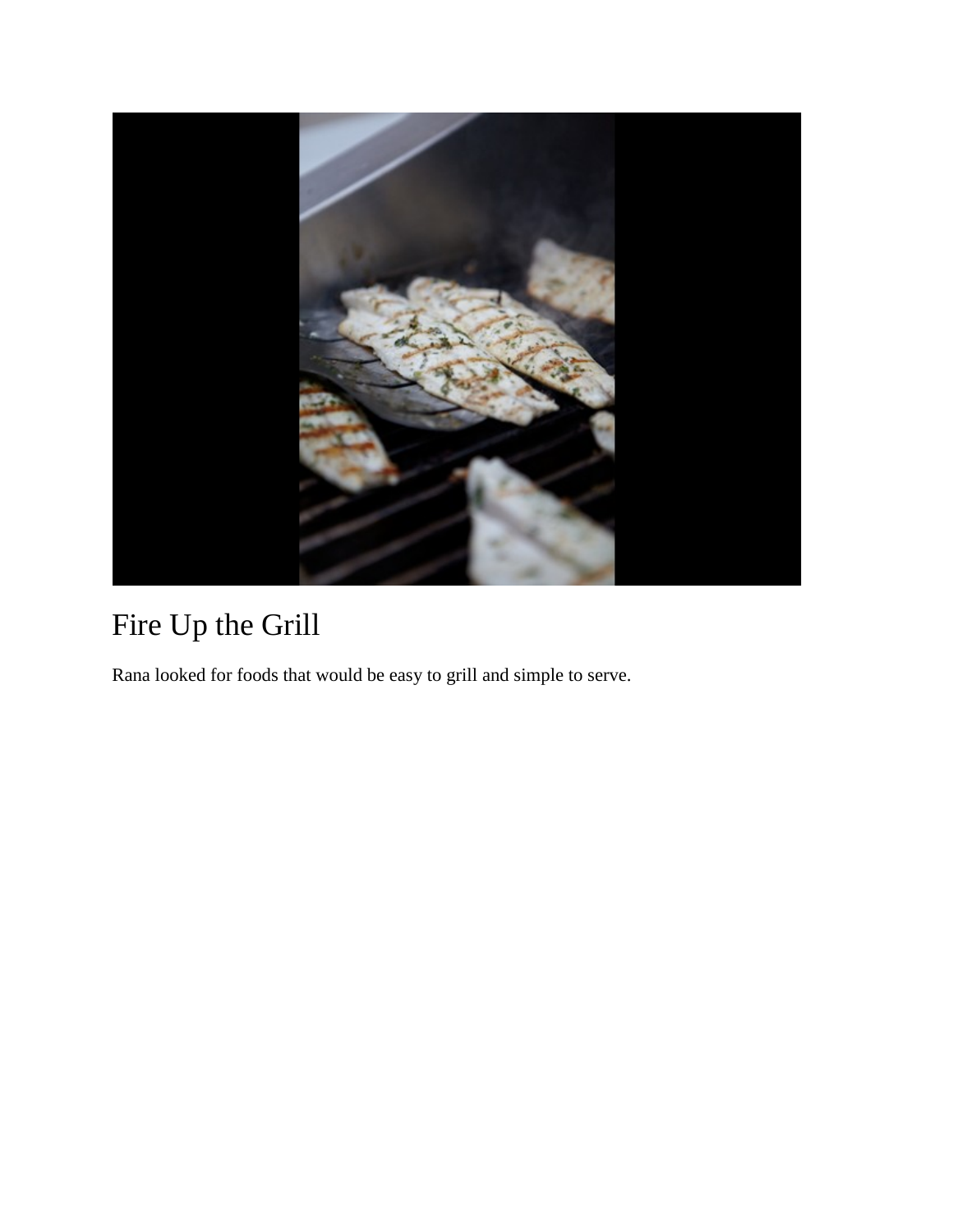

# Creating a Dessert Table

Give guests a feast for the eyes by displaying all of your sweets on a table, with multiple layers and a variety of pretty dishes.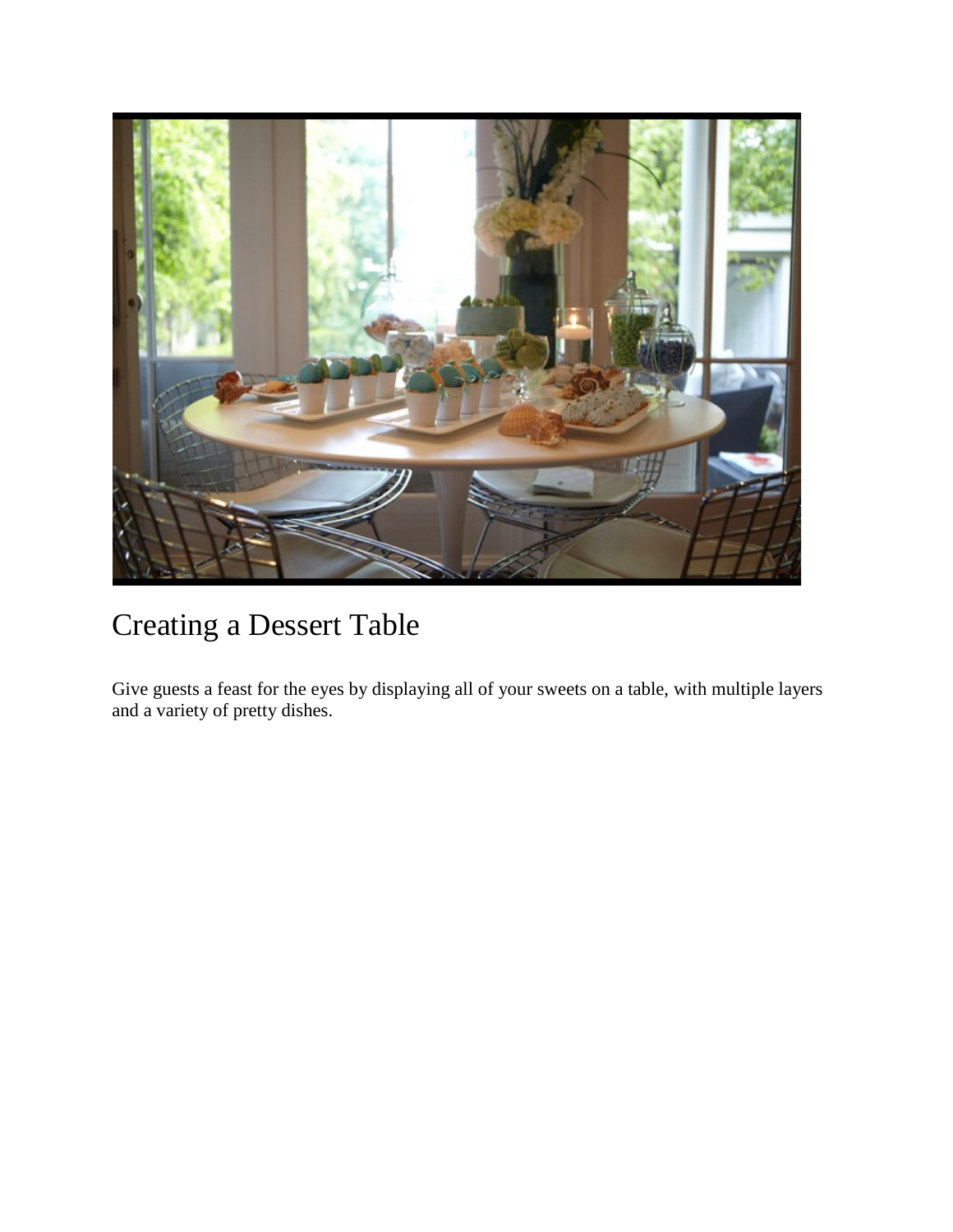

# Colourful Beach Cupcakes

No party's complete without cupcakes!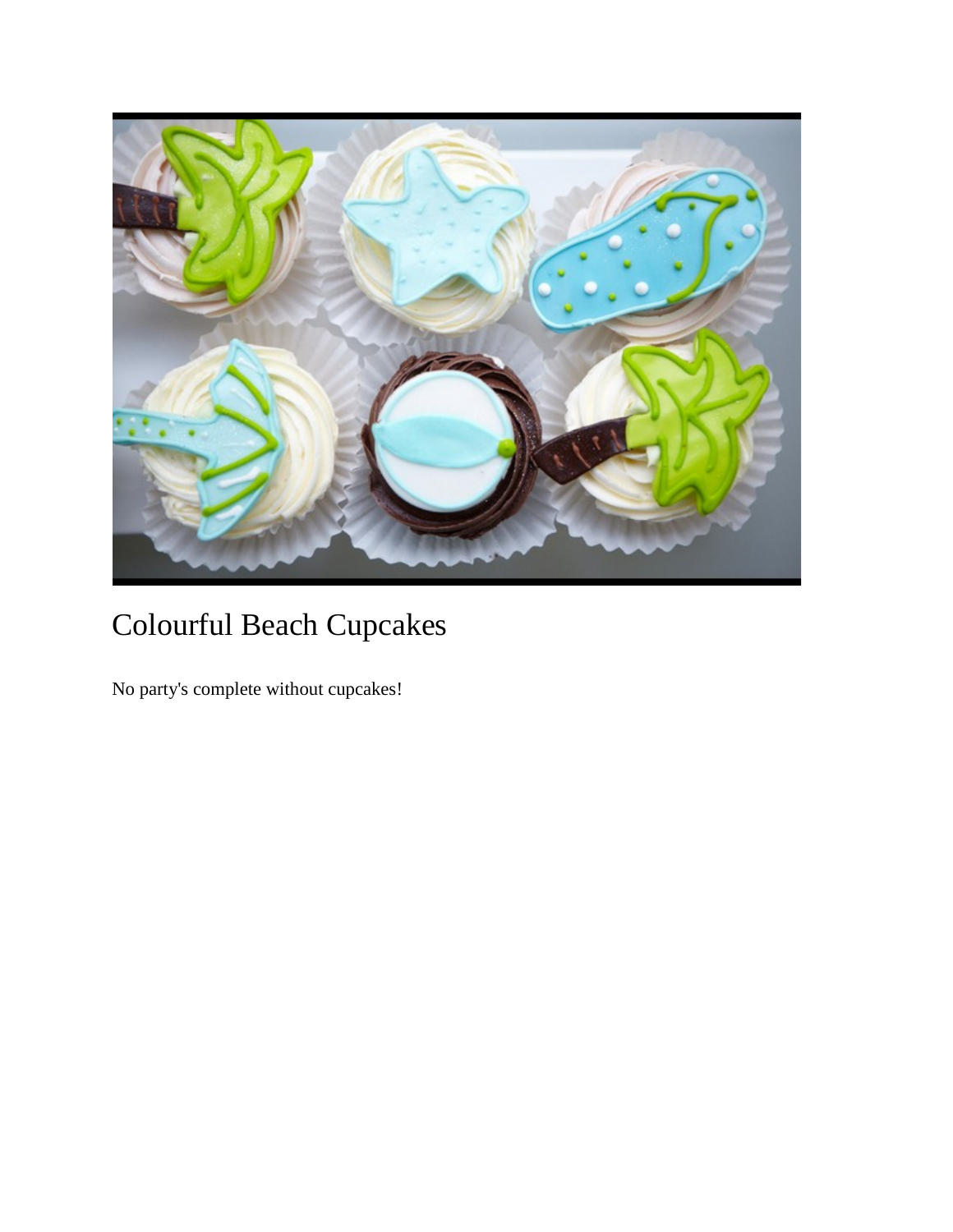

# Seaside Sweets

These meringues look just like a seashell collection in this gorgeous glass jar.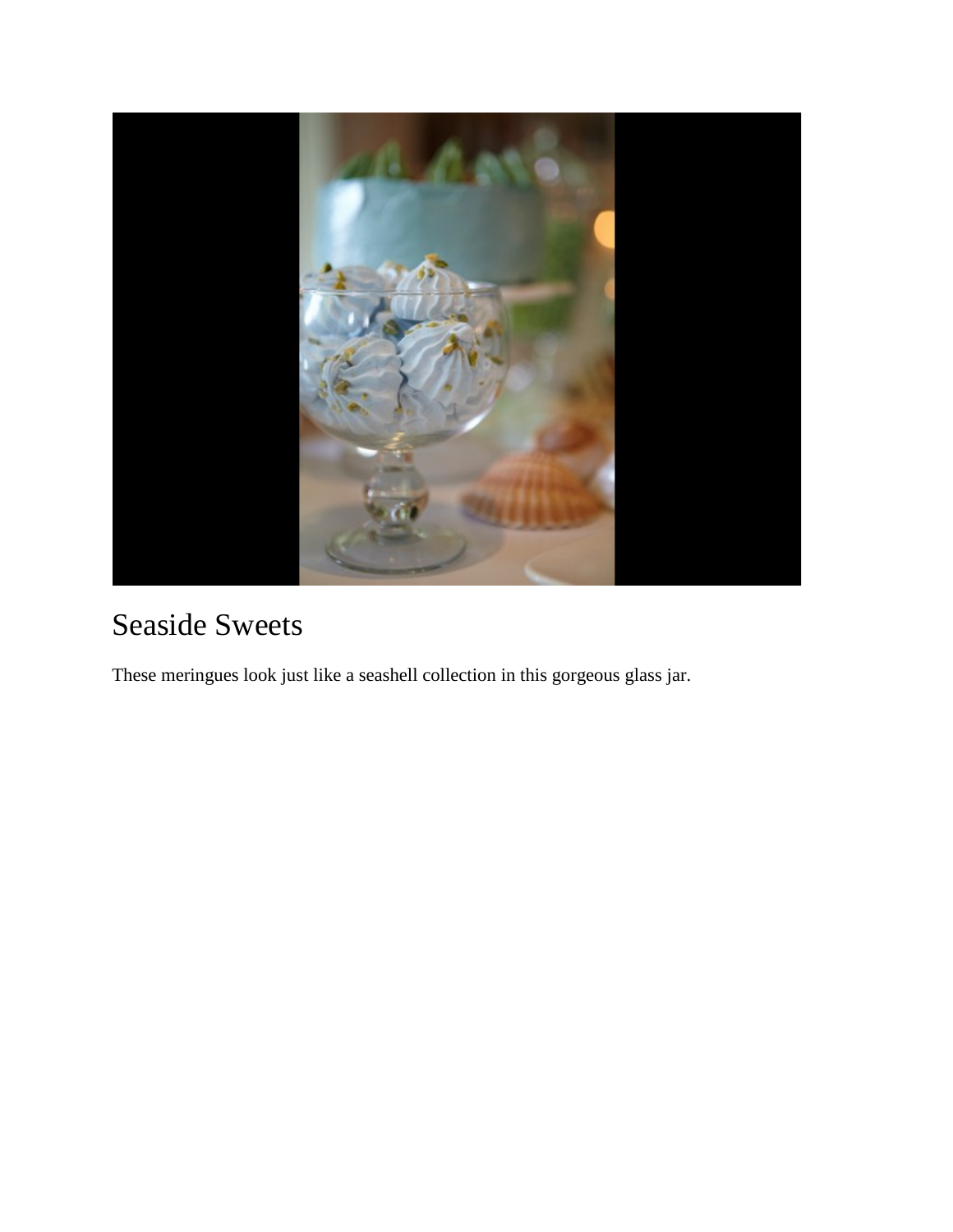

# Colourful Treats

Rana stayed through to her theme, right through to the final course: dessert! She served mini beach buckets filled with delicious treats.